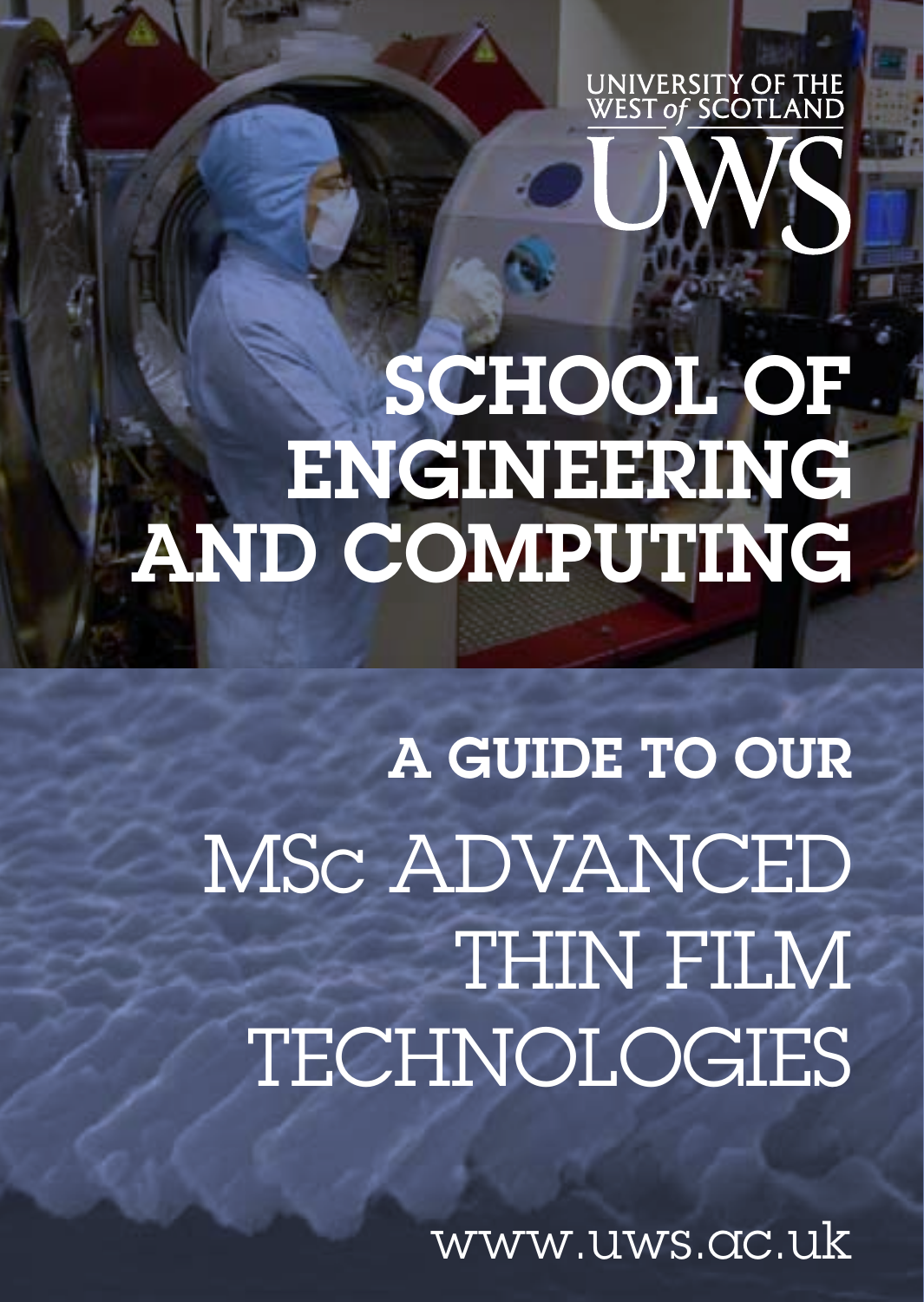# Entry

It is expected that students will enter this programme having already completed an engineering or science based degree such as physics, chemistry, electronics or related technology.

The entry requirement is a first or upper second-class Honours degree from a university (or equivalent) in science, engineering, technology or a related discipline.

Candidates with lesser qualifications, such as an Ordinary degree in science or engineering, who also possess appropriate professional or industrial experience, may also be eligible for entry to the Postgraduate Diploma.

The requirement for such candidates is possession of at least two years' industrial experience. On successful completion of the Postgraduate Diploma, students would then be invited to join the MSc programme.

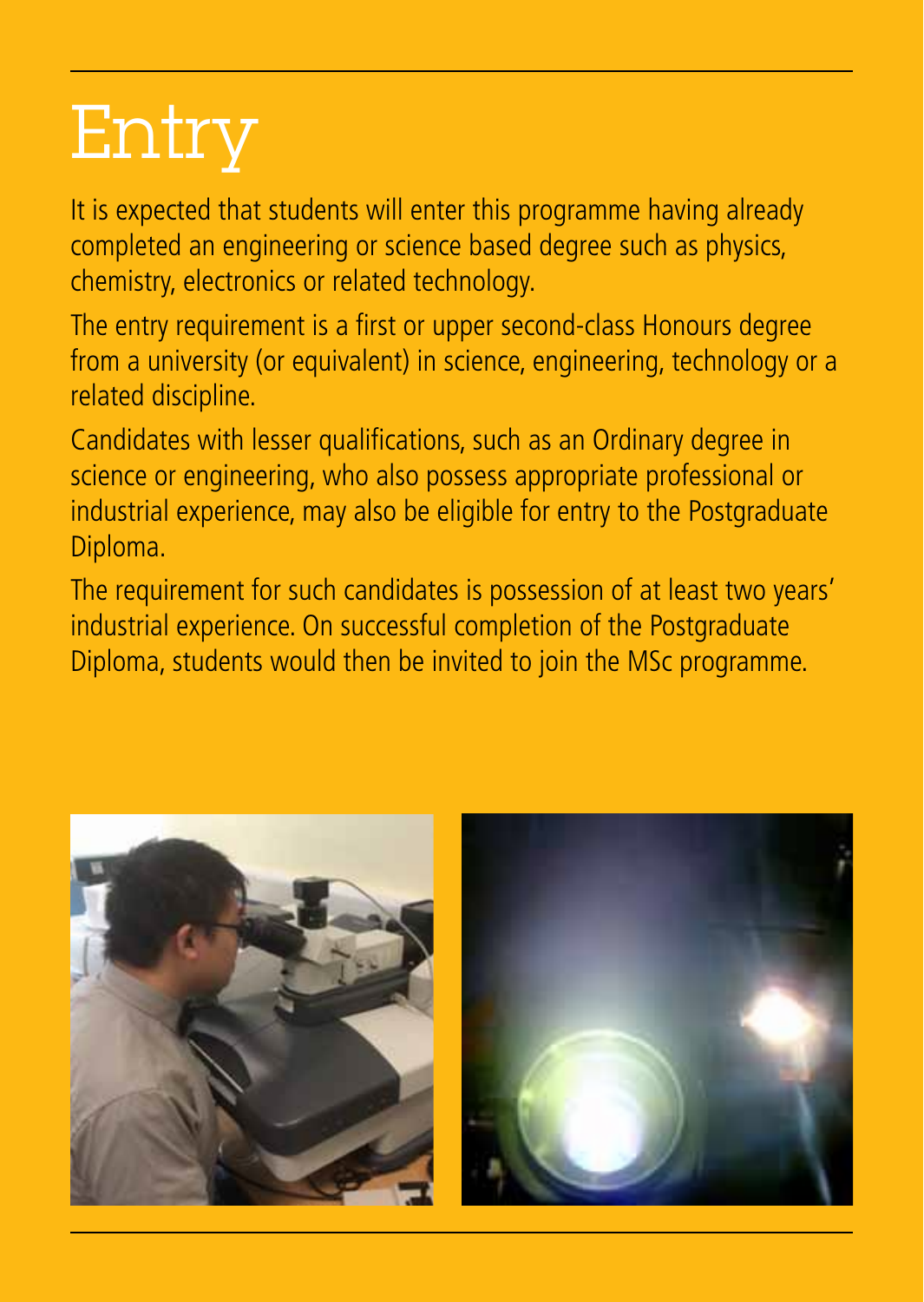## Duration based on specific requirements

To obtain the MSc, full-time students will normally take nine months to gain the Postgraduate Diploma and then an additional three months of study to gain the MSc from the date of commencement of the project.

#### Duration/Mode of Study

|        | <b>Campus</b> Paisley, distance learning                 |
|--------|----------------------------------------------------------|
|        | <b>Duration</b> MSc (full-time/part-time) 1 year/2 years |
|        | Diploma (full-time/part-time) 9 months/18 months         |
| Intake | September                                                |

This programme is ideal for engineering or science graduates planning a career in research, development, production and/or business involving thin film technologies and continuing personal development of current industry professionals.

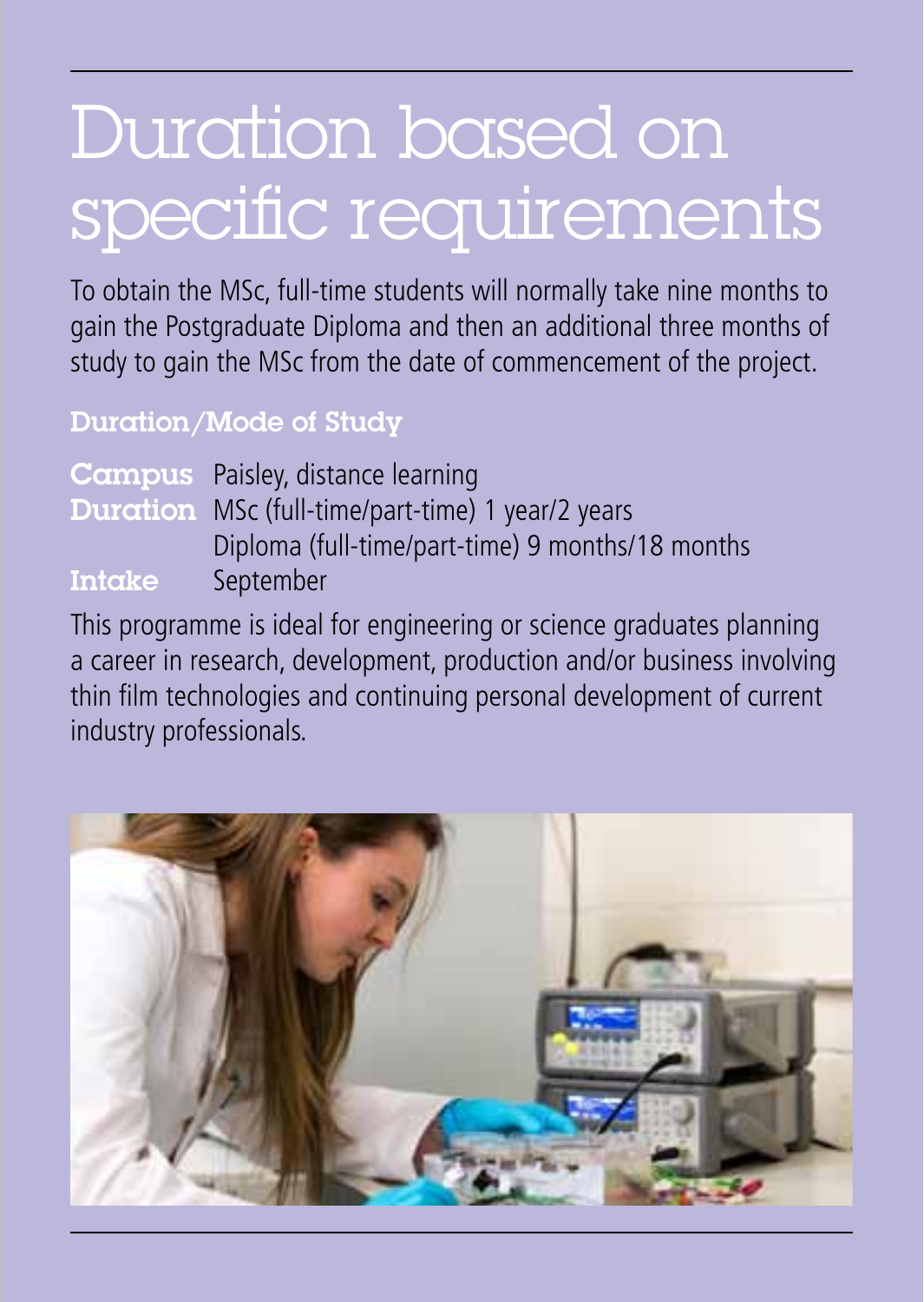# About the programme

Thin film technologies are key enablers in a wide range of global research, development, manufacturing, industrial and high technology applications and products. This unique programme has appeal for a global audience, both for continuing professional development and for those planning a career in thin film technologies, related products and applications.

The programme provides up-to-date coverage of evolving thin film technologies and latest developments in the field. This programme develops the multi-disciplinary skills needed for professional development within this rapidly expanding field and forms the basis for future professional chartered engineer and/or physicist status.

Programme delivery is provided by staff within the University's Institute of Thin Films, Sensors and Imaging, many of whom are internationally recognised researchers in thin film technologies and applications. The programme delivery also includes input from an industrial advisory group thus ensuring that the programme content is aligned with industrial requirements, applications and includes the latest technological developments.

Course experimental work is supported by extensive thin film deposition equipment which includes sputtering (DC & pulsed DC, RF, microwave, closed filed magnetron), chemical vapour deposition (RF plasma enhanced and hollow cathode chemical vapour deposition), electron beam deposition with plasma source assist, thermal evaporation, hydrothermal and wet chemistry deposition. Metrology supporting thin film characterisation includes scanning electron microscopy, electron dispersive X-ray, X-ray diffraction, ellipsometry, fixed & variable angle spectrophotometry, Raman microscopy, FTIR spectrophotometry, atomic force microscopy, four point probe for electrical testing and nano-indenter for measurement of film mechanical properties. Extensive thin film modelling capability is available: Macleod, TFCalc, FILMSTAR, Zemax, SOLIDWORKS, SCOUT.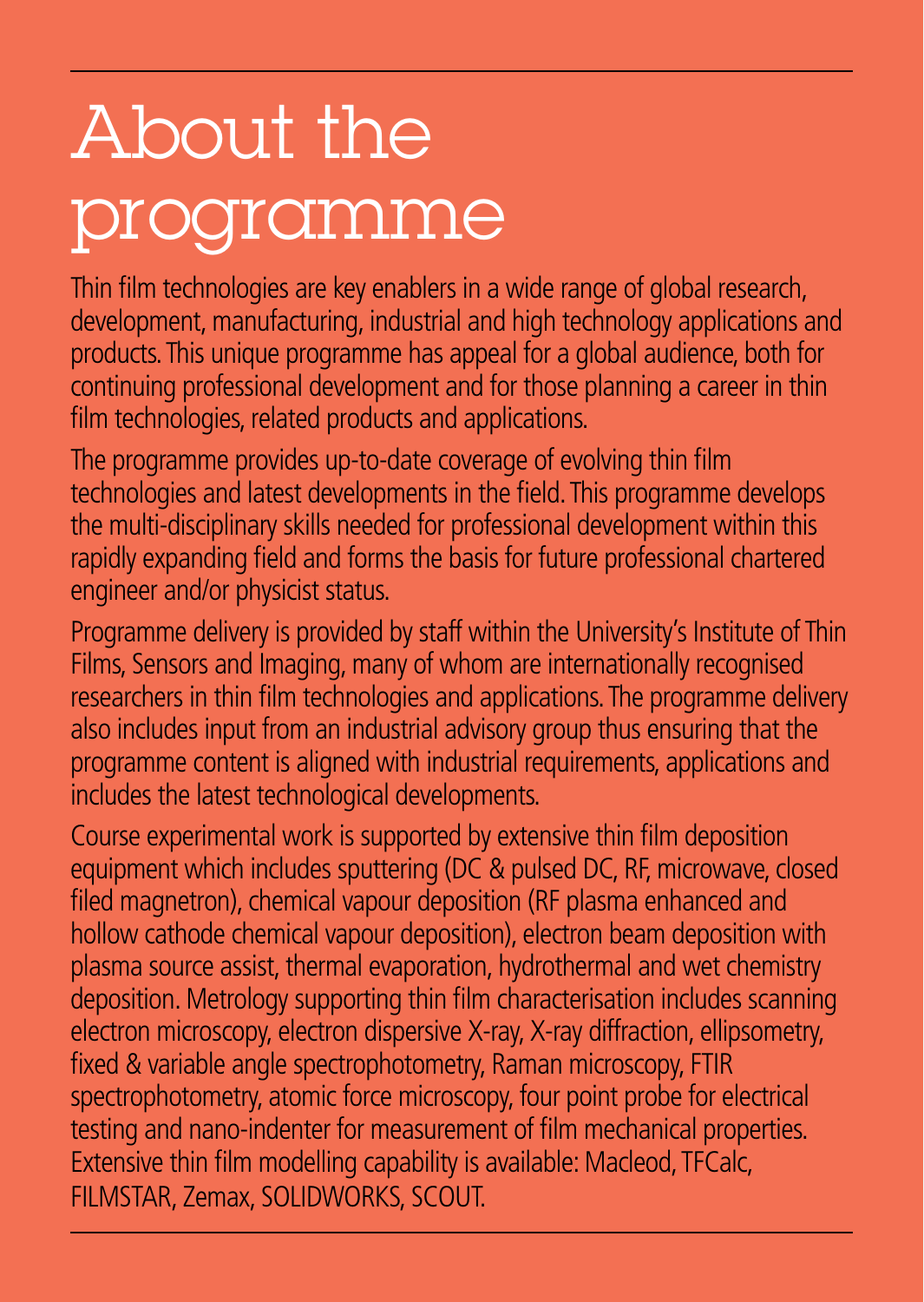### Your learning

Core topics include thin film materials science, metrology and characterisation, theoretical modelling, physical and chemical-based thin film deposition methods including deposition system engineering and control, plasma processing, thin film devices and applications and research and project management. The programme content reflects the multidisciplinary nature of advanced thin film technologies and provides students with the necessary broad skill set. MSc students undertake experimental project work, providing practical skills in thin film deposition, characterisation and modelling, utilising the extensive range of equipment within the Institute of Thin Films, Sensors & Imaging. Students are required to complete a dissertation, selecting a specialism in order to achieve a greater understanding of the implementation and advanced application of thin films. There may be scope to integrate this dissertation with industry, where an engineering supervisor will be

allocated to assist your MSc journey and to advise and introduce you to industrial contacts.

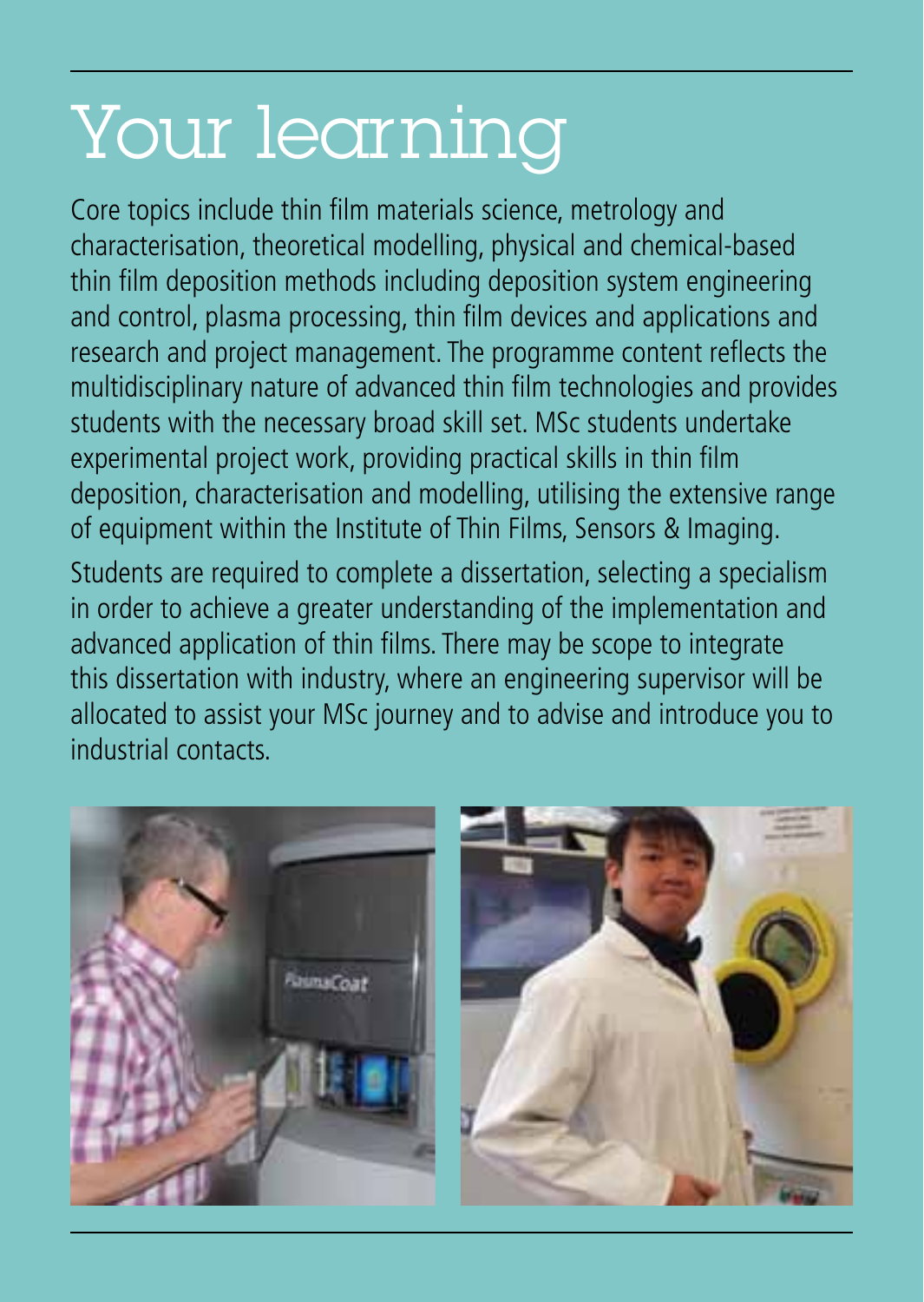### Our Careers Advisor says

Graduates are equipped for a career in research, development, manufacturing and/or business, with global opportunities for employment. Most organisations that implement thin film based technologies employ fully trained, qualified technologists, consultants and technical marketing specialists throughout their lifecycle, with a consequent high global demand for such personnel across a wide range of applications, products and markets.

The programme taught modules have an element of professional development planning embedded within their content, enabling skills development beneficial to future employability.



Hands-on experience changing a sputter magnetron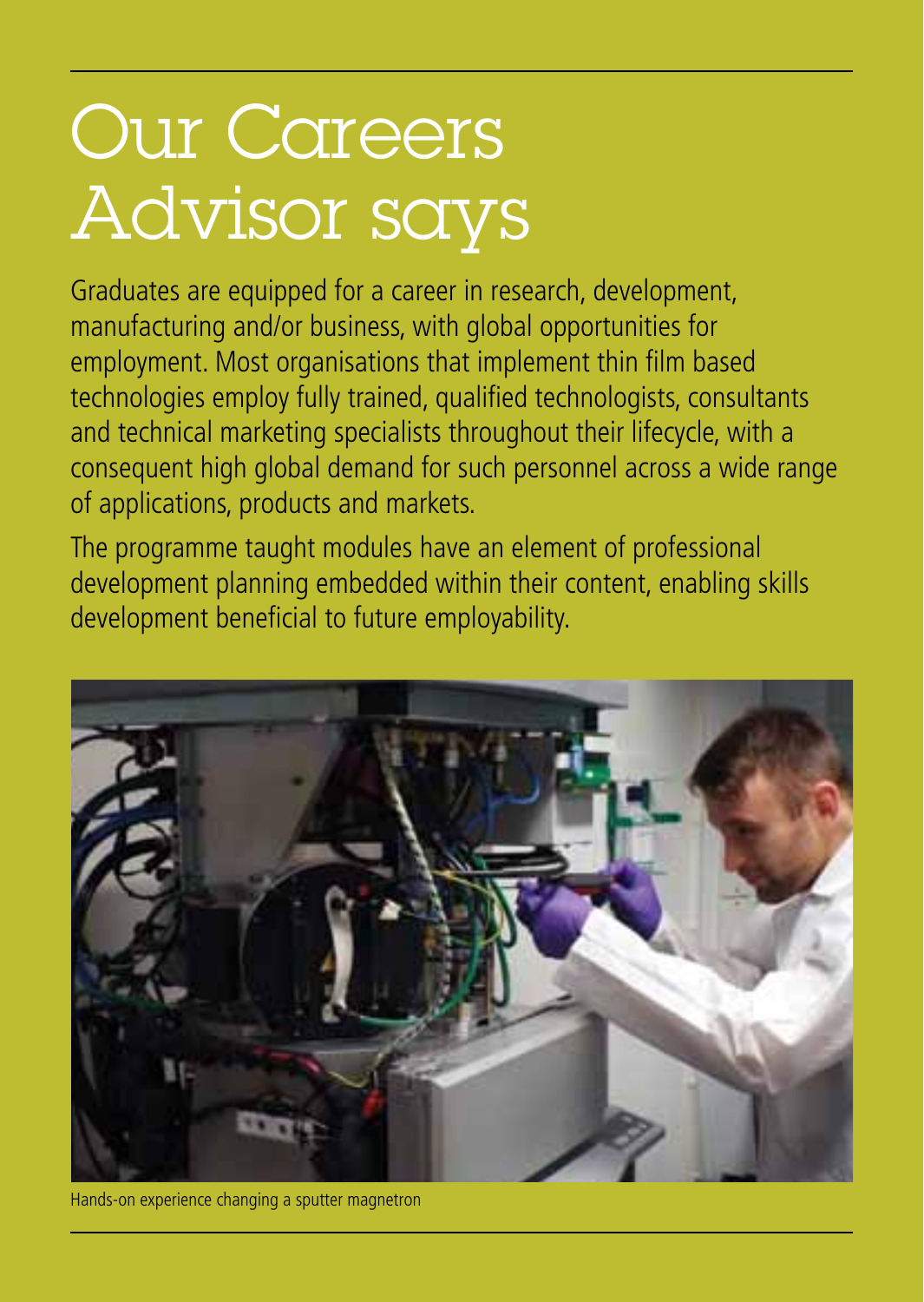### Professional Recognition

This is a new programme registered with the Institute of Physics (IoP). Full accreditation for CEng and CPhys will be sought retrospectively in accordance with IoP and Institute of Engineering & Technology guidelines.

#### Contact

**Professor Des Gibson** Tel **0800 027 1000** (**+44 141 849 4101** outwith UK) Email **ask@uws.ac.uk**



Molecular Beam Epitaxy deposition system